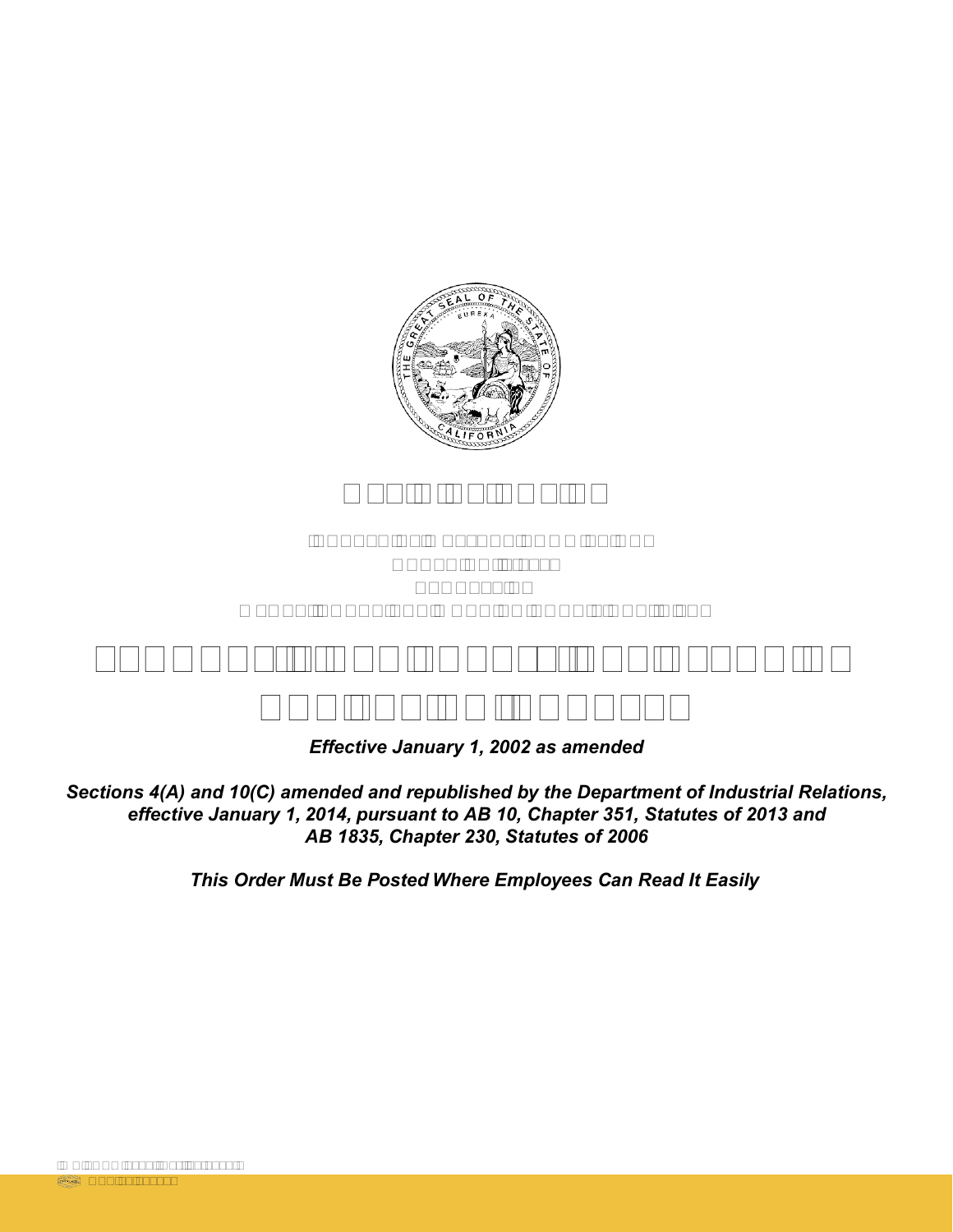**• Please Post With This Side Showing •**

## **OFFICIAL NOTICE**

 *Effective January 1, 2002 as amended*

 *Sections 4(A) and 10(C) amended and republished by the Department of Industrial Relations, effective January 1, 2014, pursuant to AB10, Chapter 351. Statutes of 2013 and pursuant to AB 1835, Chapter 230, Statutes of 2006*



## **ORDER NO. 6-2001 WAGES, HOURS AND WORKING CONDITIONS IN THE INDUSTRIAL WELFARE COMMISSION REGULATING**

 **LAUNDRY, LINEN SUPPLY, DRY CLEANING AND DYEING INDUSTRY** 

 **TAKE NOTICE:** To employers and representatives of persons working in industries and occupations in the State of California: The Department of Industrial Relations amends and republishes the minimum wage and meals and lodging credits in the Industrial Welfare Commission's Orders as a result of legislation enacted (AB 10, Ch. 351, Stats of 2013, amending section 1182.12 of the California Labor Code and AB 1835, Ch. 230, Stats of 2006, adding sections 1182.12 and 1182.13 to the California Labor Code.) The amendments and republishing make no other changes to the IWC's Orders.

## **1. APPLICABILITY OF ORDER**

 This order shall apply to all persons employed in the laundry, linen supply, dry cleaning and dyeing industry whether paid on a time, piece rate, commission, or other basis, except that:

 (A) Provisions of Sections 3 through 12 of this order shall not apply to persons employed in administrative, executive, or professional capacities. The following requirements shall apply in determining whether an employee's duties meet the test to qualify for an exemption from those sections:

(1) Executive Exemption. A person employed in an executive capacity means any employee:

 (a) Whose duties and responsibilities involve the management of the enterprise in which he/she is employed or of a customarily recognized department or subdivision thereof; and

(b) Who customarily and regularly directs the work of two or more other employees therein; and

 (c) Who has the authority to hire or fire other employees or whose suggestions and recommendations as to the hiring or firing and as to the advancement and promotion or any other change of status of other employees will be given particular weight; and

(d) Who customarily and regularly exercises discretion and independent judgment; and

 (e) Who is primarily engaged in duties which meet the test of the exemption. The activities constituting exempt work and non-exempt work shall be construed in the same manner as such items are construed in the following regulations under the Fair Labor Standards Act effective as of the date of this order: 29 C.F.R. Sections 541.102, 541.104-111, and 541.115-116. Exempt work shall include, for example, all work that is directly and closely related to exempt work and work which is properly viewed as a means for carrying out exempt functions. The work actually performed by the employee during the course of the workweek must, first and foremost, be examined and the amount of time the employee spends on such work, together with the employer's realistic expectations and the realistic requirements of the job, shall be considered in determining whether the employee satisfies this requirement.

 (f) Such an employee must also earn a monthly salary equivalent to no less than two (2) times the state minimum wage for full-time employment. Full-time employment is defined in Labor Code Section 515(c) as 40 hours per week.

(2) Administrative Exemption. A person employed in an administrative capacity means any employee:

(a) Whose duties and responsibilities involve either:

 (i) The performance of office or non-manual work directly related to management policies or general business operations of his/her employer or his/her employer's customers; or

 (ii) The performance of functions in the administration of a school system, or educational establishment or institution, or of a department or subdivision thereof, in work directly related to the academic instruction or training carried on therein; and

(b) Who customarily and regularly exercises discretion and independent judgment; and

 (c) Who regularly and directly assists a proprietor, or an employee employed in a bona fide executive or administrative capacity (as such terms are defined for purposes of this section); or

 (d) Who performs under only general supervision work along specialized or technical lines requiring special training, experience, or knowledge; or

(e) Who executes under only general supervision special assignments and tasks; and

 (f) Who is primarily engaged in duties which meet the test of the exemption. The activities constituting exempt work and non-exempt work shall be construed in the same manner as such terms are construed in the following regulations under the Fair Labor Standards Act effective as of the date of this order: 29 C.F.R. Sections 541.201-205, 541.207-208, 541.210, and 541.215. Exempt work shall include, for example, all work that is directly and closely related to exempt work and work which is properly viewed as a means for carrying out exempt functions. The work actually performed by the employee during the course of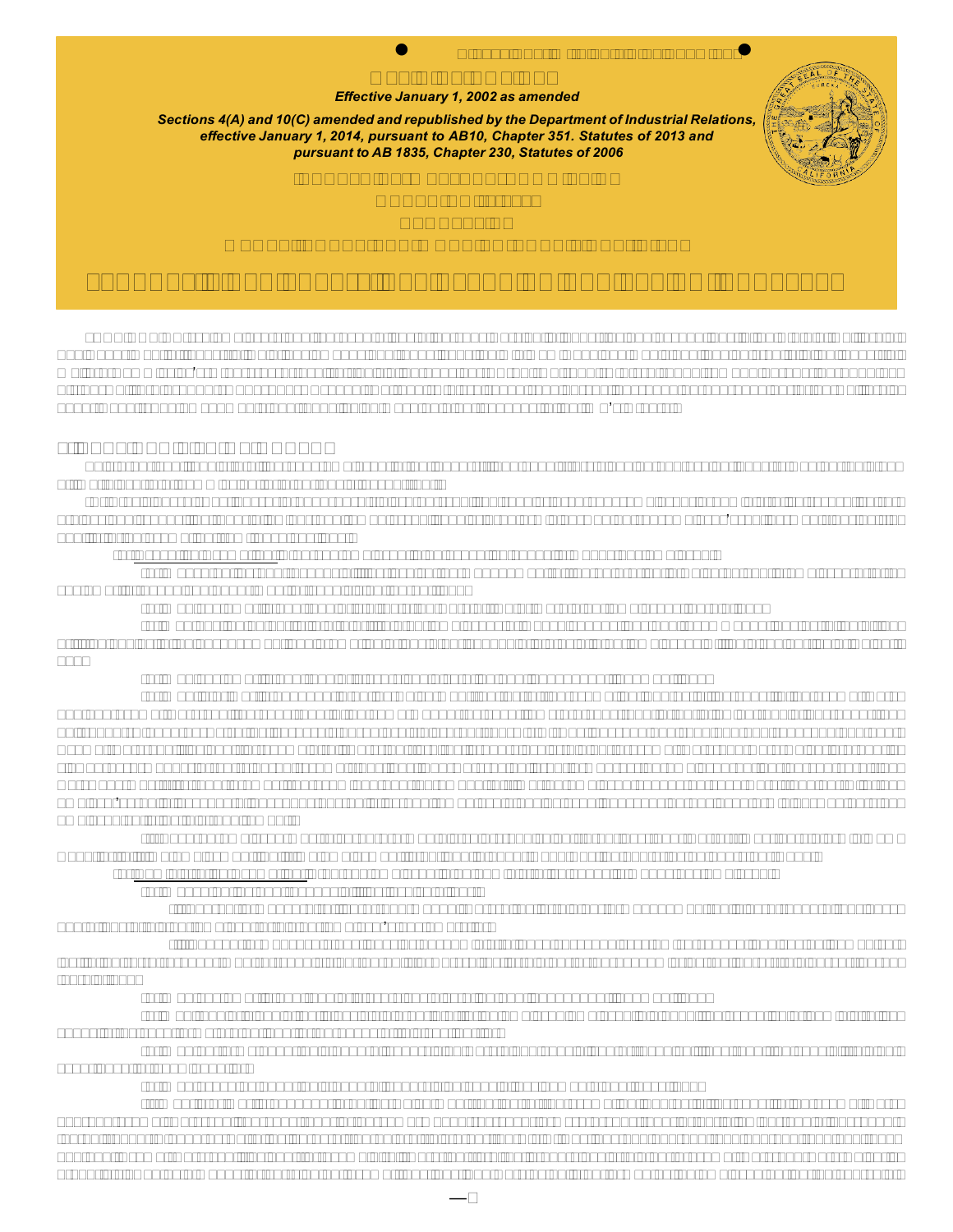the workweek must, first and foremost, be examined and the amount of time the employee spends on such work, together with the

 employer's realistic expectations and the realistic requirements of the job, shall be considered in determining whether the employee satisfies this requirement.

 (g) Such employee must also earn a monthly salary equivalent to no less than two (2) times the state minimum wage for full-time employment. Full-time employment is defined in Labor Code Section 515(c) as 40 hours per week.

 (3) Professional Exemption. A person employed in a professional capacity means any employee who meets *all* of the following requirements:

 (a) Who is licensed or certified by the State of California and is primarily engaged in the practice of one of the following recognized professions: law, medicine, dentistry, optometry, architecture, engineering, teaching, or accounting; or

 (b) Who is primarily engaged in an occupation commonly recognized as a learned or artistic profession. For the purposes of this subsection, "learned or artistic profession" means an employee who is primarily engaged in the performance of:

 (i) Work requiring knowledge of an advanced type in a field or science or learning customarily acquired by a pro- longed course of specialized intellectual instruction and study, as distinguished from a general academic education and from an apprenticeship, and from training in the performance of routine mental, manual, or physical processes, or work that is an essential part of or necessarily incident to any of the above work; or

 (ii) Work that is original and creative in character in a recognized field of artistic endeavor (as opposed to work which can be produced by a person endowed with general manual or intellectual ability and training), and the result of which de- pends primarily on the invention, imagination, or talent of the employee or work that is an essential part of or necessarily incident to any of the above work; and

 (iii) Whose work is predominantly intellectual and varied in character (as opposed to routine mental, manual, mechanical, or physical work) and is of such character that the output produced or the result accomplished cannot be standardized in relation to a given period of time.

 (c) Who customarily and regularly exercises discretion and independent judgment in the performance of duties set forth in subparagraphs (a) and (b).

 (d) Who earns a monthly salary equivalent to no less than two (2) times the state minimum wage for full-time employment. Full-time employment is defined in Labor Code Section 515 (c) as 40 hours per week.

 (e) Subparagraph (b) above is intended to be construed in accordance with the following provisions of federal law as they existed as of the date of this wage order: 29 C.F.R. Sections 541.207, 541.301(a)-(d), 541.302, 541.306, 541.307, 541.308, and 541.310.

 (f) Notwithstanding the provisions of this subparagraph, pharmacists employed to engage in the practice of pharmacy, and registered nurses employed to engage in the practice of nursing, shall not be considered exempt professional employees, nor shall they be considered exempt from coverage for the purposes of this subparagraph unless they individually meet the criteria established for exemption as executive or administrative employees.

(g) Subparagraph (f) above shall not apply to the following advanced practice nurses:

 (i) Certified nurse midwives who are primarily engaged in performing duties for which certification is required pursuant to Article 2.5 (commencing with Section 2746) of Chapter 6 of Division 2 of the Business and Professions Code.

 (ii) Certified nurse anesthetists who are primarily engaged in performing duties for which certification is required pursuant to Article 7 (commencing with Section 2825) of Chapter 6 of Division 2 of the Business and Professions Code.

 (iii) Certified nurse practitioners who are primarily engaged in performing duties for which certification is required pursuant to Article 8 (commencing with Section 2834) of Chapter 6 of Division 2 of the Business and Professions Code.

 (iv) Nothing in this subparagraph shall exempt the occupations set forth in clauses (i), (ii), and (iii) from meeting the requirements of subsection 1(A)(3)(a)-(d) above.

 (h) Except, as provided in subparagraph (i), an employee in the computer software field who is paid on an hourly basis shall be exempt, if *all* of the following apply:

 (i) The employee is primarily engaged in work that is intellectual or creative and requires the exercise of discretion and independent judgment.

(ii) The employee is primarily engaged in duties that consist of one or more of the following:

 —The application of systems analysis techniques and procedures, including consulting with users, to determine hardware, software, or system functional specifications.

 —The design, development, documentation, analysis, creation, testing, or modification of computer systems or programs, including prototypes, based on and related to user or system design specifications.

 —The documentation, testing, creation, or modification of computer programs related to the design of software or hardware for computer operating systems.

 (iii) The employee is highly skilled and is proficient in the theoretical and practical application of highly specialized information to computer systems analysis, programming, and software engineering. A job title shall not be determinative of the applicability of this exemption.

 (iv) The employee's hourly rate of pay is not less than forty-one dollars (\$41.00). The Office of Policy, Research and Legislation shall adjust this pay rate on October 1 of each year to be effective on January 1 of the following year by an amount equal to the percentage increase in the California Consumer Price Index for Urban Wage Earners and Clerical Workers.\*

(i) The exemption provided in subparagraph (h) does not apply to an employee if *any* of the following apply:

(i) The employee is a trainee or employee in an entry-level position who is learning to become proficient in the

 \* Pursuant to Labor Code section 515.5, subdivision (a)(4), the Office of Policy, Research and Legislation, Department of Industrial Relations, has adjusted the minimum hourly rate of pay specified in this subdivision to be \$49.77, effective January 1, 2007. This hourly rate of pay is adjusted on October 1 of each year to be effective on January 1, of the following year, and may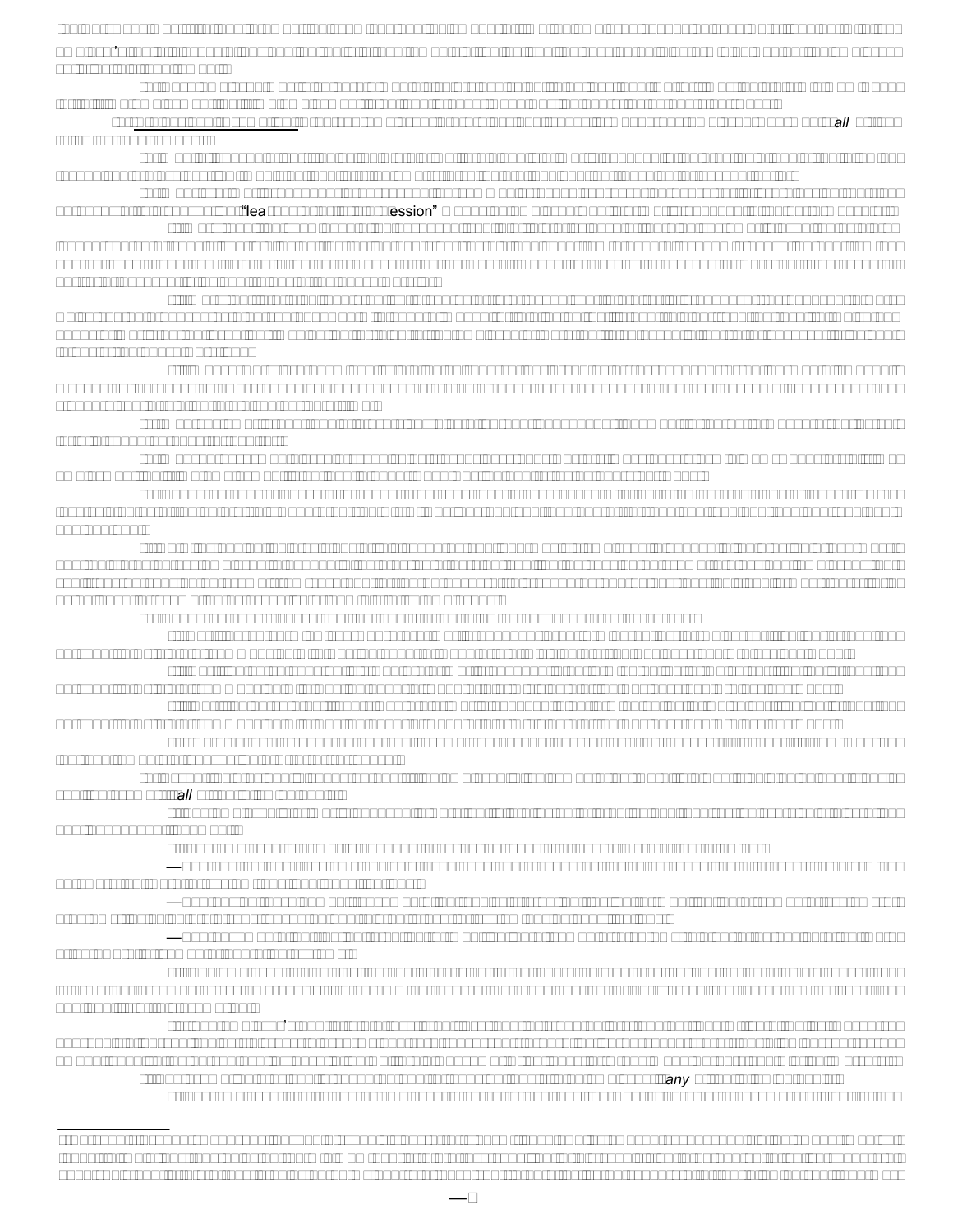be obtaine[d at www.dir.ca.gov/IWC o](http://www.dir.ca.gov/IWC)r by mail from the Department of Industrial Relations.

 theoretical and practical application of highly specialized information to computer systems analysis, programming, and software engineering.

 (ii) The employee is in a computer-related occupation but has not attained the level of skill and expertise necessary to work independently and without close supervision.

 (iii) The employee is engaged in the operation of computers or in the manufacture, repair, or maintenance of computer hardware and related equipment.

 or facilitated by the use of computers and computer software programs and who is skilled in computer-aided design software, (iv) The employee is an engineer, drafter, machinist, or other professional whose work is highly dependent upon including CAD/CAM, but who is not in a computer systems analysis or programming occupation.

 (v) The employee is a writer engaged in writing material, including box labels, product descriptions, documentation, promotional material, setup and installation instructions, and other similar written information, either for print or for on screen media or who writes or provides content material intended to be read by customers, subscribers, or visitors to computer-related media such as the World Wide Web or CD-ROMs.

 (vi) The employee is engaged in *any* of the activities set forth in subparagraph (h) for the purpose of creating imagery for effects used in the motion picture, television, or theatrical industry.

 (B) Except as provided in Sections 1, 2, 4, 10, and 20, the provisions of this order shall not apply to any employees directly employed by the State or any political subdivision thereof, including any city, county, or special district.

(C) The provisions of this order shall not apply to outside salespersons.

 (D) The provisions of this order shall not apply to any individual who is the parent, spouse, child, or legally adopted child of the employer.

 (E) The provisions of this order shall not apply to any individual participating in a national service program, such as AmeriCorps, carried out using assistance provided under Section 12571 of Title 42 of the United States Code. (See Stats. 2000, ch. 365, amending Labor Code Section 1171.)

## **2. DEFINITIONS**

(A) An "alternative workweek schedule" means any regularly scheduled workweek requiring an employee to work more than eight (8) hours in a 24-hour period.

(B) "Commission" means the Industrial Welfare Commission of the State of California.

(C) ―Division‖ means the Division of Labor Standards Enforcement of the State of California.

- (D) "Employ" means to engage, suffer, or permit to work.
- (E) "Employee" means any person employed by an employer.

 (F) ―Employer‖ means any person as defined in Section 18 of the Labor Code, who directly or indirectly, or through an agent or any other person, employs or exercises control over the wages, hours, or working conditions of any person.

(G) "Hours worked" means the time during which an employee is subject to the control of an employer, and includes all the time the employee is suffered or permitted to work, whether or not required to do so.

(H) "Laundry, Linen Supply, Dry Cleaning and Dyeing Industry" means any industry, business, or establishment operated for the purpose of washing, ironing, cleaning, refreshing, restoring, pressing, dyeing, storing, fumigating, mothproofing, waterproofing, or other processes incidental thereto, on articles or fabrics of any kind, including but not limited to clothing, hats, drapery, rugs, curtains, linens, household furnishings, textiles, furs, or leather goods; and includes self-service laundries, self-service dry cleaning establishments, and the collection, distribution, storage, sale, or resale at retail or wholesale of the foregoing services.

(I) "Minor" means, for the purpose of this order, any person under the age of 18 years.

(J) "Outside salesperson" means any person, 18 years of age or over, who customarily and regularly works more than half the working time away from the employer's place of business selling tangible or intangible items or obtaining orders or contracts for products, services or use of facilities.

(K) ―Primarily‖ as used in Section 1, Applicability, means more than one-half the employee's work time.

(L) ―Shift‖ means designated hours of work by an employee, with a designated beginning time and quitting time.

(M) "Split shift" means a work schedule, which is interrupted by non-paid non-working periods established by the employer, other than bona fide rest or meal periods.

(N) "Teaching" means, for the purpose of Section 1 of this order, the profession of teaching under a certificate from the Com mission for Teacher Preparation and Licensing.

(O) "Wages" includes all amounts for labor performed by employees of every description, whether the amount is fixed or as certained by the standard of time, task, piece, commission basis, or other method of calculation.

(P) ―Workday‖ and ―day‖ mean any consecutive 24-hour period beginning at the same time each calendar day.

(Q) "Workweek" and "week" mean any seven (7) consecutive days, starting with the same calendar day each week. "Workweek" is a fixed and regularly recurring period of 168 hours, seven (7) consecutive 24-hour periods.

## **3. HOURS AND DAYS OF WORK**

(A) Daily Overtime - General Provisions

 (1) The following overtime provisions are applicable to employees 18 years of age or over and to employees 16 or 17 years of age who are not required by law to attend school and are not otherwise prohibited by law from engaging in the subject work. Such employees shall not be employed more than eight (8) hours in any workday or more than 40 hours in any workweek unless the employee receives one and one-half (11/2) times such employee's regular rate of pay for all hours worked over 40 hours in the workweek. Eight (8) hours of labor constitutes a day's work. Employment beyond eight (8) hours in any workday or more than six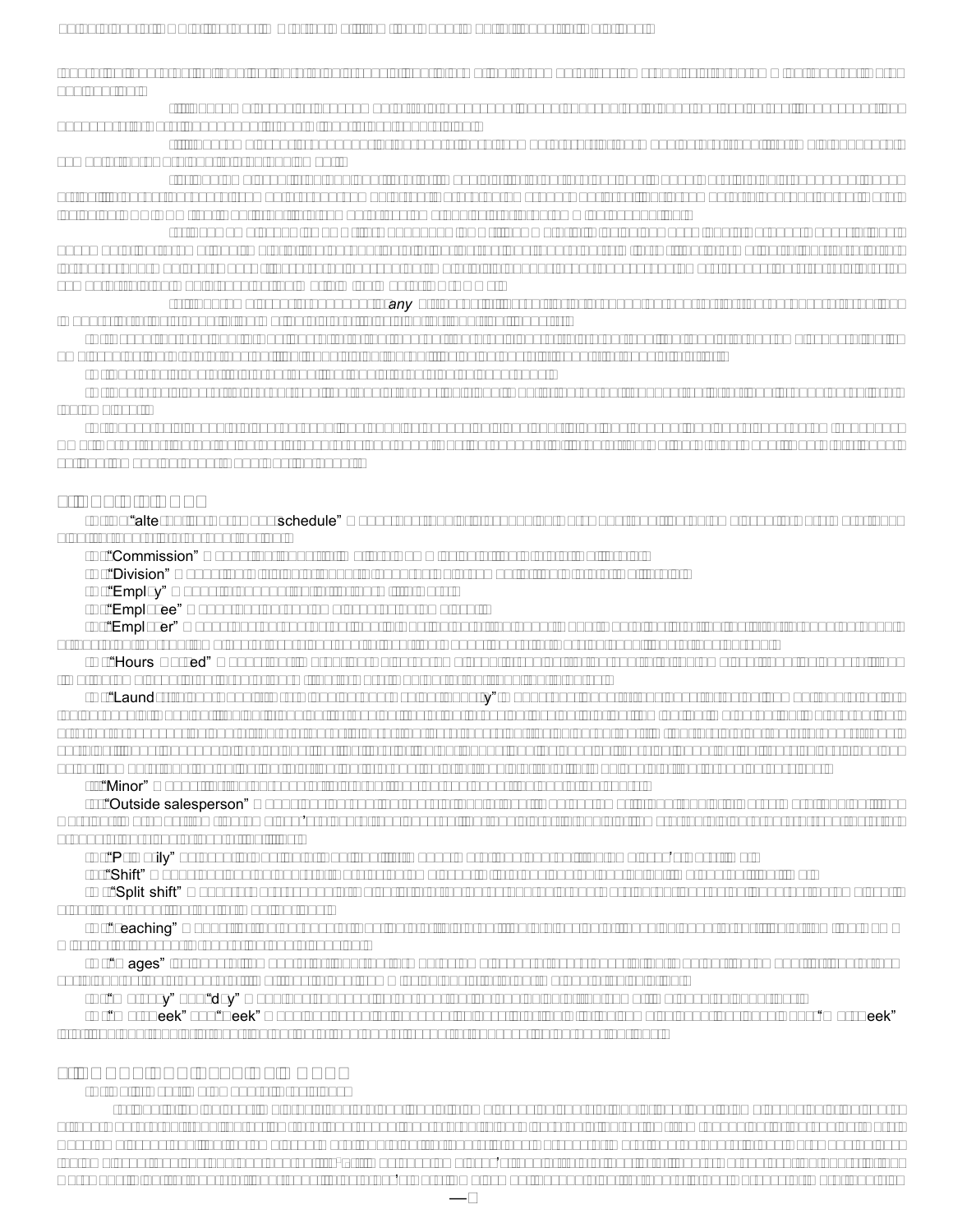(6) days in any workweek is permissible provided the employee is compensated for such overtime at not less than:

(a) One and one-half (11/<sub>2</sub>) times the employee's regular rate of pay for all hours worked in excess of eight (8) hours

up to and including 12 hours in any workday, and for the first eight (8) hours worked on the seventh (7<sup>th</sup>) consecutive day of work in a workweek; and

 (b) Double the employee's regular rate of pay for all hours worked in excess of 12 hours in any workday and for all hours worked in excess of eight  $(8)$  hours on the seventh  $(7<sup>th</sup>)$  consecutive day of work in a workweek.

 (c) The overtime rate of compensation required to be paid to a nonexempt full-time salaried employee shall be computed by using the employee's regular hourly salary as one-fortieth (1/40) of the employee's weekly salary.

(B) Alternative Workweek

 (1) No employer shall be deemed to have violated the daily overtime provisions by instituting, pursuant to the election procedures set forth in this wage order, a regularly scheduled alternative workweek schedule of not more than ten (10) hours per day within a 40 hour workweek without the payment of an overtime rate of compensation. All work performed in any workday beyond the schedule established by the agreement up to 12 hours a day or beyond 40 hours per week shall be paid at one and one-half  $(1<sup>1</sup>/<sub>2</sub>)$  times the employee's regular rate of pay. All work performed in excess of 12 hours per day and any work in excess of eight (8) hours on those days worked beyond the regularly scheduled number of workdays established by the alternative workweek agreement shall be paid at double the employee's regular rate of pay. Any alternative workweek agreement adopted pursuant to this section shall provide for not less than four (4) hours of work in any shift. Nothing in this section shall prohibit an employer, at the request of the employee, to substitute one day of work for another day of the same length in the shift provided by the alternative workweek agreement on an occasional basis to meet the personal needs of the employee without the payment of overtime. No hours paid at either one and one-half  $(1<sup>1</sup>/2)$  or double the regular rate of pay shall be included in determining when 40 hours have been worked for the purpose of computing overtime compensation.

 (2) Any agreement adopted pursuant to this section shall provide not less than two consecutive days off within a workweek.

 (3) If an employer whose employees have adopted an alternative workweek agreement permitted by this order requires an employee to work fewer hours than those that are regularly scheduled by the agreement, the employer shall pay the employee overtime compensation at a rate of one and one-half (1½) times the employee's regular rate of pay for all hours worked in excess of eight (8) hours, and double the employee's regular rate of pay for all hours worked in excess of 12 hours for the day the employee is required to work the reduced hours.

 (4) An employer shall not reduce an employee's regular rate of hourly pay as a result of the adoption, repeal or nullification of an alternative workweek schedule.

 (5) An employer shall explore any available reasonable alternative means of accommodating the religious belief or observance of an affected employee that conflicts with an adopted alternative workweek schedule, in the manner provided by subdivision (i) of Section 12940 of the Government Code.

 (6) An employer shall make a reasonable effort to find a work schedule not to exceed eight (8) hours in a workday, in order to accommodate any affected employee who was eligible to vote in an election authorized by this section and who is unable to work the alternative workweek schedule established as the result of that election.

 (7) An employer shall be permitted, but not required, to provide a work schedule not to exceed eight (8) hours in a work- day to accommodate any employee who is hired after the date of the election and who is unable to work the alternative workweek schedule established by the election.

 (8) Arrangements adopted in a secret ballot election held pursuant to this order prior to 1998, or under the rules in effect prior to 1998, and before the performance of the work, shall remain valid after July 1, 2000 provided that the results of the election are reported by the employer to the Office of Policy, Research and Legislation by January 1, 2001, in accordance with the requirements of subsection (C) below (Election Procedures). If an employee was voluntarily working an alternative workweek schedule of not more than ten (10) hours a day as of July 1, 1999, that alternative workweek schedule was based on an individual agreement made after January 1, 1998 between the employee and employer, and the employee submitted, and the employer approved, a written request on or before May 30, 2000 to continue the agreement, the employee may continue to work that alternative work- week schedule without payment of an overtime rate of compensation for the hours provided in the agreement. The employee may revoke his/her voluntary authorization to continue such a schedule with 30 days written notice to the employer. New arrangements can only be entered into pursuant to the provisions of this section.

(C) Election Procedures

Election procedures for the adoption and repeal of alternative workweek schedules require the following:

 (1) Each proposal for an alternative workweek schedule shall be in the form of a written agreement proposed by the employer. The proposed agreement must designate a regularly scheduled alternative workweek in which the specified number of work days and work hours are regularly recurring. The actual days worked within that alternative workweek schedule need not be specified.The employer may propose a single work schedule that would become the standard schedule for workers in the work unit, or a menu of work schedule options, from which each employee in the unit would be entitled to choose. If the employer proposes a menu of work schedule options, the employee may, with the approval of the employer, move from one menu option to another.

 (2) In order to be valid, the proposed alternative workweek schedule must be adopted in a secret ballot election, before the performance of work, by at least a two-thirds (2/3) vote of the affected employees in the work unit. The election shall be held during regular working hours at the employees' work site. For purposes of this subsection, "affected employees in the work unit" may include all employees in a readily identifiable work unit, such as a division, a department, a job classification, a shift, a separate physical location, or a recognized subdivision of any such work unit. A work unit may consist of an individual employee as long as the criteria for an identifiable work unit in this subsection are met.

 (3) Prior to the secret ballot vote, any employer who proposed to institute an alternative workweek schedule shall have made a disclosure in writing to the affected employees, including the effects of the proposed arrangement on the employees' wages,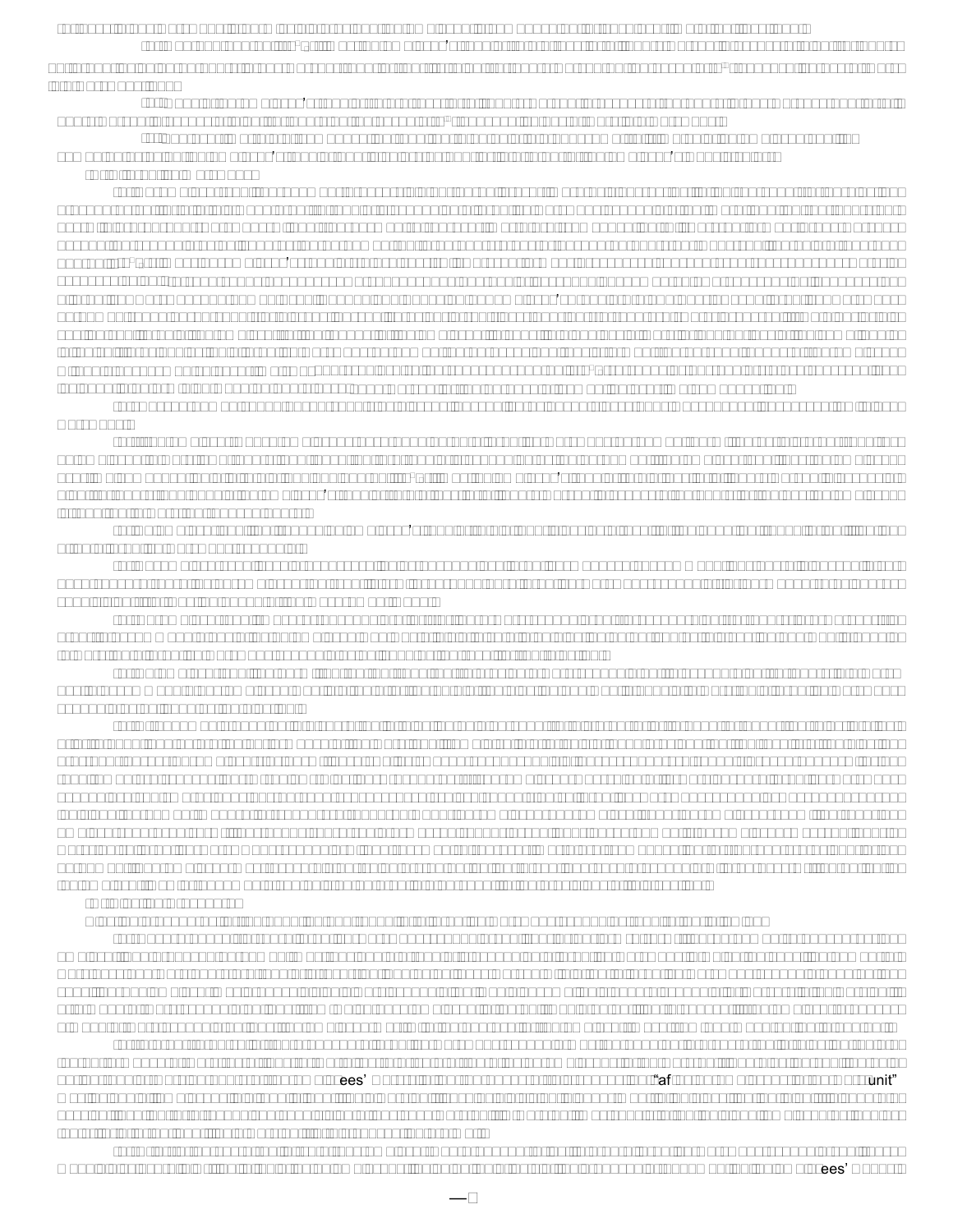hours, and benefits. Such a disclosure shall include meeting(s), duly noticed, held at least 14 days prior to voting, for the specific purpose of discussing the effects of the alternative workweek schedule. An employer shall provide that disclosure in a non-English

language, as well as in English, if at least five (5) percent of the affected employees primarily speak that non-English language. The employer shall mail the written disclosure to employees who do not attend the meeting. Failure to comply with this paragraph shall make the election null and void.

 (4) Any election to establish or repeal an alternative workweek schedule shall be held at the work site of the affected employees. The employer shall bear the costs of conducting any election held pursuant to this section. Upon a complaint by an affected employee, and after an investigation by the labor commissioner, the labor commissioner may require the employer to select a neutral third party to conduct the election.

 (5) Any type of alternative workweek schedule that is authorized by the Labor Code may be repealed by the affected employees. Upon a petition of one-third (1/3) of the affected employees, a new secret ballot election shall be held and a two-thirds (2/3) vote of the affected employees shall be required to reverse the alternative workweek schedule. The election to repeal the alternative workweek schedule shall be held not more than 30 days after the petition is submitted to the employer, except that the election shall be held not less than 12 months after the date that the same group of employees voted in an election held to adopt or repeal an alternative workweek schedule. The election shall take place during regular working hours at the employees' work site. If the alternative workweek schedule is revoked, the employer shall comply within 60 days. Upon proper showing of undue hardship, the Division of Labor Standards Enforcement may grant an extension of time for compliance.

 (6) Only secret ballots may be cast by affected employees in the work unit at any election held pursuant to this section. The results of any election conducted pursuant to this section shall be reported by the employer to the Office of Policy, Research and Legislation within 30 days after the results are final, and the report of election results shall be a public document. The report shall include the final tally of the vote, the size of the unit, and the nature of the business of the employer.

 (7) Employees affected by a change in the work hours resulting from the adoption of an alternative workweek schedule may not be required to work those new work hours for at least 30 days after the announcement of the final results of the election.

 (8) Employers shall not intimidate or coerce employees to vote either in support of or in opposition to a proposed alter- native workweek. No employees shall be discharged or discriminated against for expressing opinions concerning the alternative workweek election or for opposing or supporting its adoption or repeal. However, nothing in this section shall prohibit an employer from expressing his/her position concerning that alternative workweek to the affected employees. A violation of this paragraph shall be subject to Labor Code Section 98 *et seq.* 

 (D) One and one-half (11/2) times a minor's regular rate of pay shall be paid for all work over 40 hours in any workweek except minors 16 or 17 years old who are not required by law to attend school and may therefore be employed for the same hours as an adult are subject to subsection (A) or (B) and (C) above.

 (**VIOLATIONS OF CHILD LABOR LAWS** are subject to civil penalties of from \$500 to \$10,000 as well as to criminal penal- ties. Refer to California Labor Code Sections 1285 to 1312 and 1390 to 1399 for additional restrictions on the employment of minors and for descriptions of criminal and civil penalties for violation of the child labor laws. Employers should ask school districts about any required work permits.)

 (E) An employee may be employed on seven (7) workdays in one workweek when the total hours of employment during such workweek do not exceed 30 and the total hours of employment in any one workday thereof do not exceed six (6).

 (F) The provisions of Labor Code Sections 551 and 552 regarding one (1) day's rest in seven (7) shall not be construed to prevent an accumulation of days of rest when the nature of the employment reasonably requires the employee to work seven (7) or more consecutive days; provided, however, that in each calendar month, the employee shall receive the equivalent of one (1) day's rest in seven (7).

 (G) If a meal period occurs on a shift beginning or ending at or between the hours of 10 p.m. and 6 a.m., facilities shall be available for securing hot food and drink or for heating food or drink, and a suitable sheltered place shall be provided in which to consume such food or drink.

 (H) Except as provided in subsections (D) and (F), this section shall not apply to any employee covered by a valid collective bargaining agreement if the agreement expressly provides for the wages, hours of work, and working conditions of the employees, and if the agreement provides premium wage rates for all overtime hours worked and a regular hourly rate of pay for those employees of not less than 30 percent more than the state minimum wage.

 (I) Notwithstanding subsection (H) above, where the employer and a labor organization representing employees of the employer have entered into a valid collective bargaining agreement pertaining to the hours of work of the employees, the requirement regarding the equivalent of one (1) day's rest in seven (7) (see subsection (F) above) shall apply, unless the agreement expressly provides otherwise.

(J) The provisions of this section are not applicable to employees whose hours of service are regulated by:

 (1) The United States Department of Transportation Code of Federal Regulations, Title 49, Sections 395.1 to 395.13, Hours of Service of Drivers; or

 (2) Title 13 of the California Code of Regulations, subchapter 6.5, Section 1200 and the following sections, regulating hours of drivers.

 (K) If an employer approves a written request of an employee to make up work time that is or would be lost as a result of a personal obligation of the employee, the hours of that makeup work time, if performed in the same workweek in which the work time was lost, may not be counted toward computing the total number of hours worked in a day for purposes of the overtime requirements, except for hours in excess of 11 hours of work in one (1) day or 40 hours of work in one (1) workweek. If an employee knows in advance that he/she will be requesting makeup time for a personal obligation that will recur at a fixed time over a succession of weeks, the employee may request to make up work time for up to four (4) weeks in advance; provided, however, that the makeup work must be performed in the same week that the work time was lost. An employee shall provide a signed written request for each occasion that the employee makes a request to make up work time pursuant to this subsection.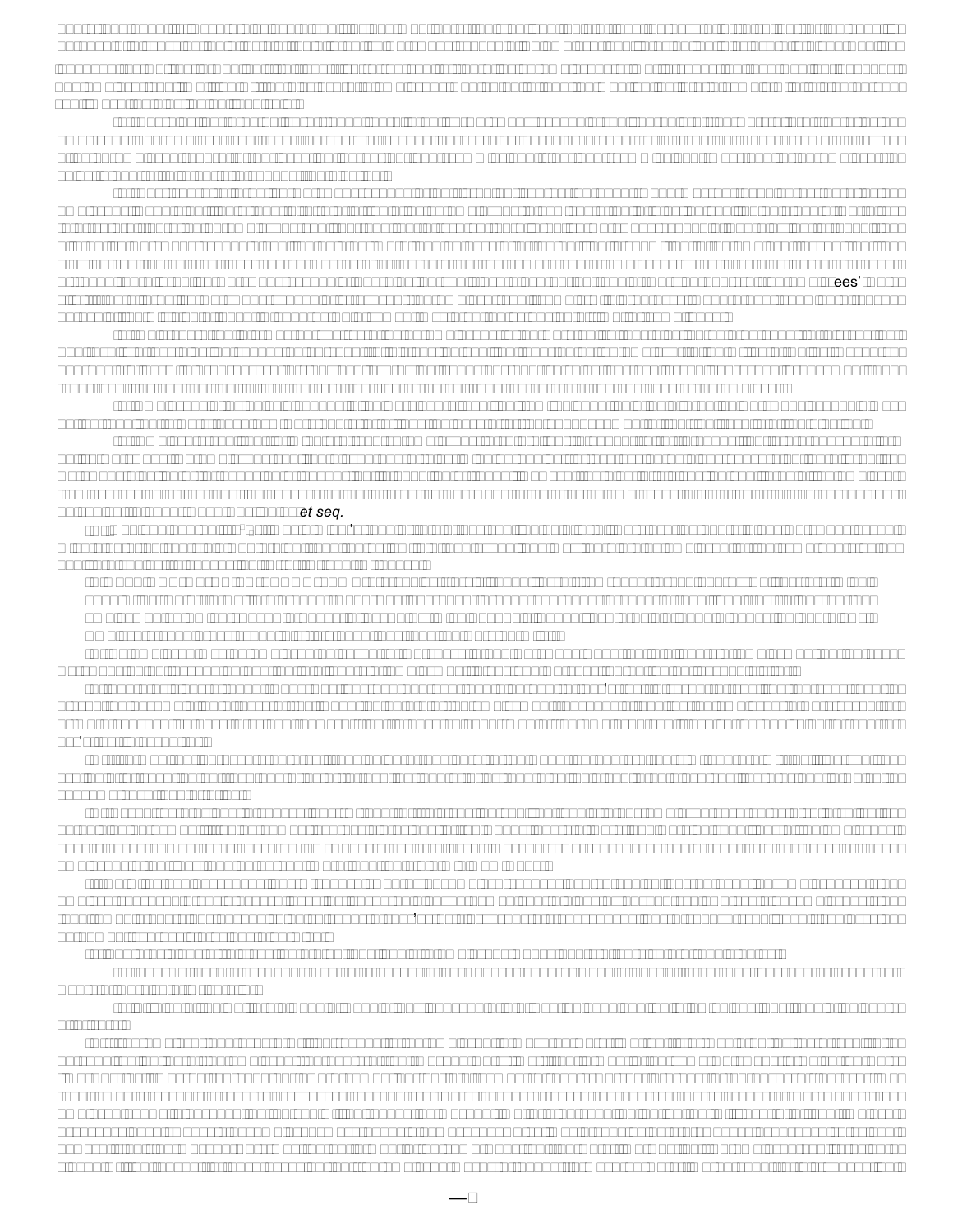While an employer may inform an employee of this makeup time option, the employer is prohibited from encouraging or otherwise soliciting an employee to request the employer's approval to take personal time off and make up the work hours within the same workweek pursuant to this subsection.

## **4. MINIMUM WAGES**

 $(A)$ Every employer shall pay to each employee wages not less than nine dollars (\$9.00) per hour for all hours worked,

 effective July 1, 2014, and not less than ten dollars (\$10.00) per hour for all hours worked, effective January 1, 2016, except: LEARNERS. Employees during their first 160 hours of employment in occupations in which they have no previous similar or related experience, may be paid not less than 85 percent of the minimum wage rounded to the nearest nickel.

 (B) Every employer shall pay to each employee, on the established payday for the period involved, not less than the applicable minimum wage for all hours worked in the payroll period, whether the remuneration is measured by time, piece, commission, or otherwise.

 (C) When an employee works a split shift, one (1) hour's pay at the minimum wage shall be paid in addition to the minimum wage for that workday, except when the employee resides at the place of employment.

 (D) The provisions of this section shall not apply to apprentices regularly indentured under the State Division of Apprenticeship Standards.

## **5. REPORTING TIME PAY**

 (A) Each workday an employee is required to report for work and does report, but is not put to work or is furnished less than half said employee's usual or scheduled day's work, the employee shall be paid for half the usual or scheduled day's work, but in no event for less than two (2) hours nor more than four (4) hours, at the employee's regular rate of pay, which shall not be less than the minimum wage.

 (B) If an employee is required to report for work a second time in any one workday and is furnished less than two (2) hours of work on the second reporting, said employee shall be paid for two (2) hours at the employee's regular rate of pay, which shall not be less than the minimum wage.

(C) The foregoing reporting time pay provisions are not applicable when:

 (1) Operations cannot commence or continue due to threats to employees or property; or when recommended by civil authorities; or

(2) Public utilities fail to supply electricity, water, or gas, or there is a failure in the public utilities, or sewer system; or

(3) The interruption of work is caused by an Act of God or other cause not within the employer's control.

 (D) This section shall not apply to an employee on paid standby status who is called to perform assigned work at a time other than the employee's scheduled reporting time.

## **6. LICENSES FOR DISABLED WORKERS**

 (A) A license may be issued by the Division authorizing employment of a person whose earning capacity is impaired by physical disability or mental deficiency at less than the minimum wage. Such licenses shall be granted only upon joint application of employer and employee and employee's representative if any.

 (B) A special license may be issued to a nonprofit organization such as a sheltered workshop or rehabilitation facility fixing special minimum rates to enable the employment of such persons without requiring individual licenses of such employees.

 (C) All such licenses and special licenses shall be renewed on a yearly basis or more frequently at the discretion of the Division.

(See California Labor Code, Sections 1191 and 1191.5)

## **7. RECORDS**

(A) Every employer shall keep accurate information with respect to each employee including the following:

- (1) Full name, home address, occupation and social security number.
	- (2) Birth date, if under 18 years, and designation as a minor.

 (3) Time records showing when the employee begins and ends each work period. Meal periods, split shift intervals and total daily hours worked shall also be recorded. Meal periods during which operations cease and authorized rest periods need not be recorded.

 (4) Total wages paid each payroll period, including value of board, lodging, or other compensation actually furnished to the employee.

 (5) Total hours worked in the payroll period and applicable rates of pay. This information shall be made readily available to the employee upon reasonable request.

 (6) When a piece rate or incentive plan is in operation, piece rates or an explanation of the incentive plan formula shall be provided to employees. An accurate production record shall be maintained by the employer.

 (B) Every employer shall semimonthly or at the time of each payment of wages furnish each employee, either as a detachable part of the check, draft, or voucher paying the employee's wages, or separately, an itemized statement in writing showing: (1) all deductions; (2) the inclusive dates of the period for which the employee is paid; (3) the name of the employee or the employee's social security number; and (4) the name of the employer, provided all deductions made on written orders of the employee may be aggregated and shown as one item.

 (C) All required records shall be in the English language and in ink or other indelible form, properly dated, showing month, day and year, and shall be kept on file by the employer for at least three years at the place of employment or at a central location within the State of California. An employee's records shall be available for inspection by the employee upon reasonable request.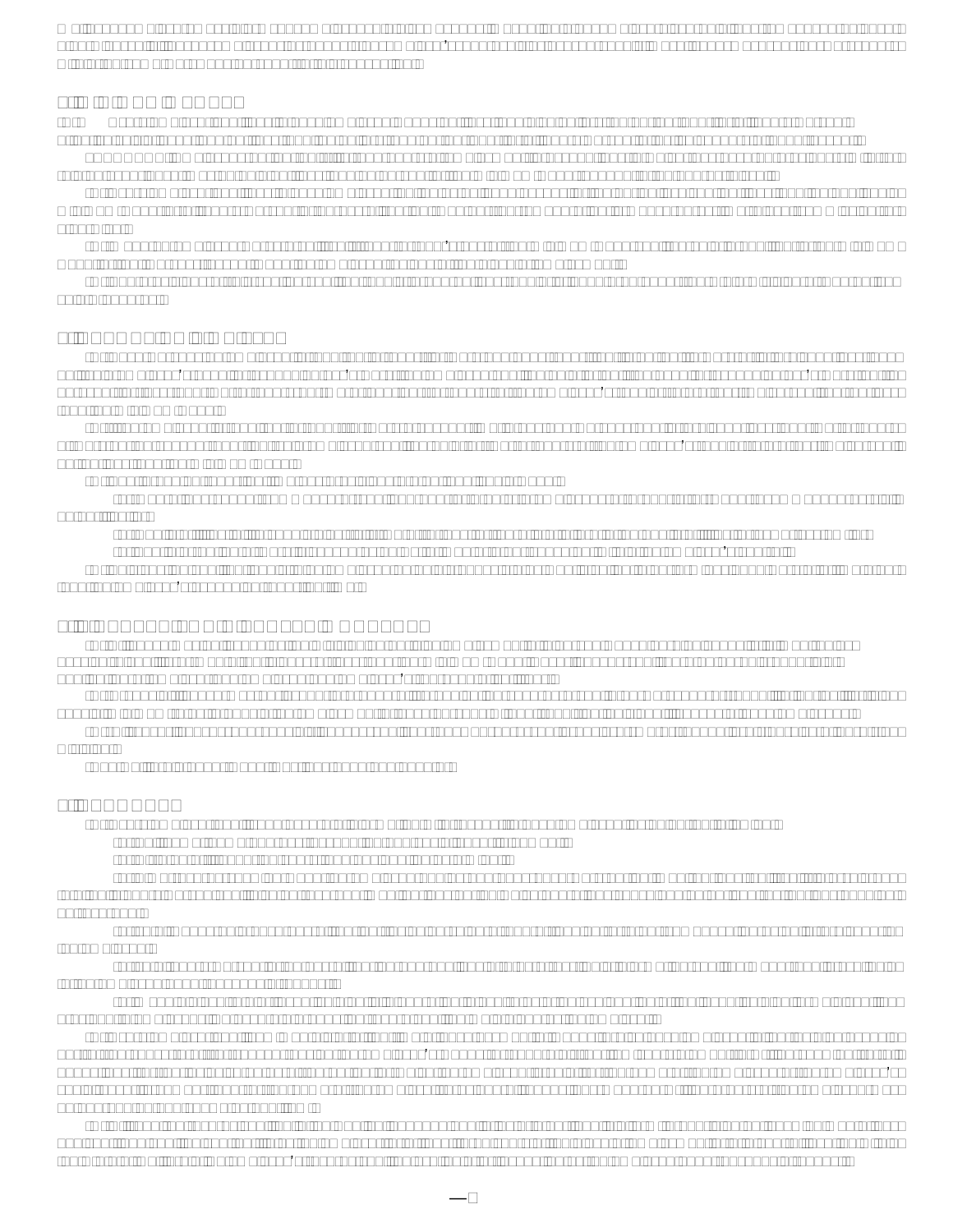(D) Clocks shall be provided in all major work areas or within reasonable distance thereto insofar as practicable.

### **8. CASH SHORTAGE AND BREAKAGE**

 No employer shall make any deduction from the wage or require any reimbursement from an employee for any cash shortage, breakage, or loss of equipment, unless it can be shown that the shortage, breakage, or loss is caused by a dishonest or willful act, or by the gross negligence of the employee.

## **9. UNIFORMS AND EQUIPMENT**

 (A) When uniforms are required by the employer to be worn by the employee as a condition of employment, such uniforms shall be provided and maintained by the employer. The term "uniform" includes wearing apparel and accessories of distinctive design or color.

**NOTE:** This section shall not apply to protective apparel regulated by the Occupational Safety and Health Standards Board.

 (B) When tools or equipment are required by the employer or are necessary to the performance of a job, such tools and equip- ment shall be provided and maintained by the employer, except that an employee whose wages are at least two (2) times the minimum wage provided herein may be required to provide and maintain hand tools and equipment customarily required by the trade or craft. This subsection (B) shall not apply to apprentices regularly indentured under the State Division of Apprenticeship Standards.

 **NOTE:** This section shall not apply to protective equipment and safety devices on tools regulated by the Occupational Safety and Health Standards Board.

 (C) A reasonable deposit may be required as security for the return of the items furnished by the employer under provisions of subsections (A) and (B) of this section upon issuance of a receipt to the employee for such deposit. Such deposits shall be made pursuant to Section 400 and following of the Labor Code or an employer with the prior written authorization of the employee may deduct from the employee's last check the cost of an item furnished pursuant to (A) and (B) above in the event said item is not returned. No deduction shall be made at any time for normal wear and tear. All items furnished by the employer shall be returned by the employee upon completion of the job.

### **10. MEALS AND LODGING**

(A) "Meal" means an adequate, well-balanced serving of a variety of wholesome, nutritious foods.

(B) "Lodging" means living accommodations available to the employee for full-time occupancy which are adequate, decent, and sanitary according to usual and customary standards. Employees shall not be required to share a bed.

 (C) Meals or lodging may not be credited against the minimum wage without a voluntary written agreement between the employer and the employee. When credit for meals or lodging is used to meet part of the employer's minimum wage obligation, the amounts so credited may not be more than the following:

| <b>Effective</b>    | <b>Effective</b>       |
|---------------------|------------------------|
| <b>July 1, 2014</b> | <b>January 1, 2016</b> |
| \$42.33 per week    | \$47.03 per week       |
| \$34.94 per week    | \$38.82 per week       |
| \$508.38 per month  | \$564.81 per month     |
| \$752.02 per month  | \$835.49 per month     |
| \$3.26              | \$3.62                 |
| \$4.47              | \$4.97                 |
| \$6.01              | \$6.68                 |
|                     |                        |

 (D) Meals evaluated as part of the minimum wage must be bona fide meals consistent with the employee's work shift. Deductions shall not be made for meals not received or lodging not used.

 (E) If, as a condition of employment, the employee must live at the place of employment or occupy quarters owned or under the control of the employer, then the employer may not charge rent in excess of the values listed herein.

#### **11. MEAL PERIODS**

 (A) No employer shall employ any person for a work period of more than five (5) hours without a meal period of not less than 30 minutes, except that when a work period of not more than six (6) hours will complete the day's work the meal period may be waived by mutual consent of the employer and the employee.

 (B) An employer may not employ an employee for a work period of more than ten (10) hours per day without providing the employee with a second meal period of not less than 30 minutes, except that if the total hours worked is no more than 12 hours, the second meal period may be waived by mutual consent of the employer and the employee only if the first meal period was not waived.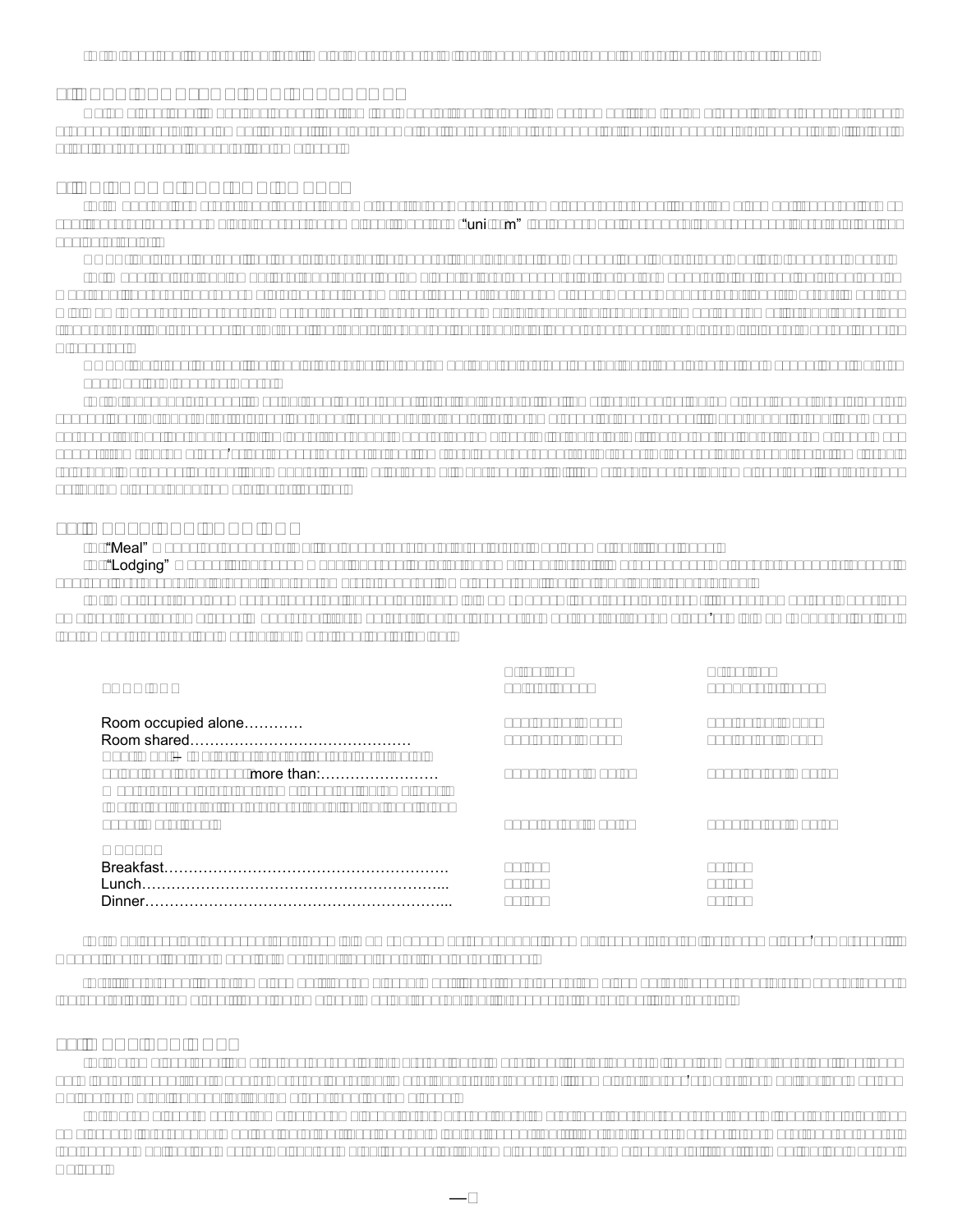(C) Unless the employee is relieved of all duty during a 30 minute meal period, the meal period shall be considered an "on duty" meal period and counted as time worked. An "on duty" meal period shall be permitted only when the nature of the work prevents an employee from being relieved of all duty and when by written agreement between the parties an on-the-job paid meal period is agreed to. The written agreement shall state that the employee may, in writing, revoke the agreement at any time.

 (D) If an employer fails to provide an employee a meal period in accordance with the applicable provisions of this order, the employer shall pay the employee one (1) hour of pay at the employee's regular rate of compensation for each workday that the meal period is not provided.

 (E) In all places of employment where employees are required to eat on the premises, a suitable place for that purpose shall be designated.

## **12. REST PERIODS**

 (A) Every employer shall authorize and permit all employees to take rest periods, which insofar as practicable shall be in the middle of each work period. The authorized rest period time shall be based on the total hours worked daily at the rate of ten (10) minutes net rest time per four (4) hours or major fraction thereof. However, a rest period need not be authorized for employees whose total daily work time is less than three and one-half (3½) hours. Authorized rest period time shall be counted as hours worked for which there shall be no deduction from wages.

 (B) If an employer fails to provide an employee a rest period in accordance with the applicable provisions of this order, the employer shall pay the employee one (1) hour of pay at the employee's regular rate of compensation for each workday that the rest period is not provided.

## **13. CHANGE ROOMS AND RESTINGFACILITIES**

 (A) Employers shall provide suitable lockers, closets, or equivalent for the safekeeping of employees' outer clothing during working hours, and when required, for their work clothing during non-working hours. When the occupation requires a change of clothing, change rooms or equivalent space shall be provided in order that employees may change their clothing in reasonable privacy and comfort. These rooms or spaces may be adjacent to but shall be separate from toilet rooms and shall be kept clean.

 **NOTE:** This section shall not apply to change rooms and storage facilities regulated by the Occupational Safety and Health Standards Board.

 (B) Suitable resting facilities shall be provided in an area separate from the toilet rooms and shall be available to employees during work hours.

### **14. SEATS**

 (A) All working employees shall be provided with suitable seats when the nature of the work reasonably permits the use of seats.

 (B) When employees are not engaged in the active duties of their employment and the nature of the work requires standing, an adequate number of suitable seats shall be placed in reasonable proximity to the work area and employees shall be permitted to use such seats when it does not interfere with the performance of their duties.

## **15.TEMPERATURE**

 (A) The temperature maintained in each work area shall provide reasonable comfort consistent with industry-wide standards for the nature of the process and the work performed.

 (B) If excessive heat or humidity is created by the work process, the employer shall take all feasible means to reduce such excessive heat or humidity to a degree providing reasonable comfort. Where the nature of the employment requires a temperature of less than 60° F., a heated room shall be provided to which employees may retire for warmth, and such room shall be maintained at not less than 68°.

 (C) A temperature of not less than 68° shall be maintained in the toilet rooms, resting rooms, and change rooms during hours of use.

(D) Federal and State energy guidelines shall prevail over any conflicting provision of this section.

## **16. ELEVATORS**

 Adequate elevator, escalator or similar service consistent with industry-wide standards for the nature of the process and the work performed shall be provided when employees are employed four floors or more above or below ground level.

#### **17. EXEMPTIONS**

 If, in the opinion of the Division after due investigation, it is found that the enforcement of any provision contained in Section 7, Records; Section 12, Rest Periods; Section 13, Change Rooms and Resting Facilities; Section 14, Seats; Section 15, Temperature; or Section 16, Elevators, would not materially affect the welfare or comfort of employees and would work an undue hardship on the employer, exemption may be made at the discretion of the Division. Such exemptions shall be in writing to be effective and may be revoked after reasonable notice is given in writing. Application for exemption shall be made by the employer or by the employee and/or the employee's representative to the Division in writing. A copy of the application shall be posted at the place of employment at the time the application is filed with the Division.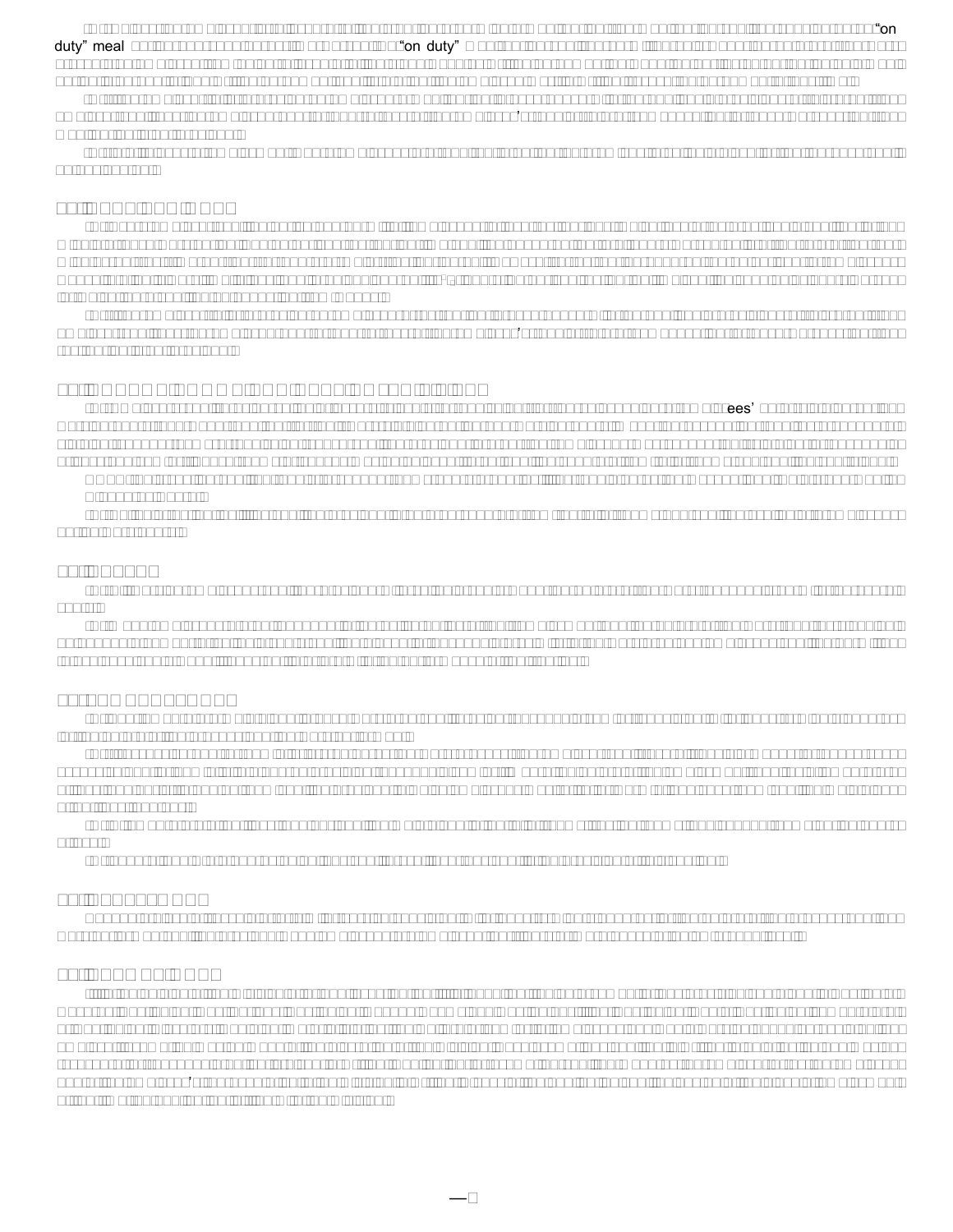## **18. FILING REPORTS**

(See California Labor Code, Section 1174(a))

### **19. INSPECTION**

(See California Labor Code, Section 1174)

## **20. PENALTIES**

(See California Labor Code, Section 1199)

 (A) In addition to any other civil penalties provided by law, any employer or any other person acting on behalf of the employer who violates, or causes to be violated, the provisions of this order, shall be subject to the civil penalty of:

 (1) Initial Violation — \$50.00 for each underpaid employee for each pay period during which the employee was underpaid in addition to the amount which is sufficient to recover unpaid wages.

 (2) Subsequent Violations — \$100.00 for each underpaid employee for each pay period during which the employee was underpaid in addition to an amount which is sufficient to recover unpaid wages.

(3) The affected employee shall receive payment of all wages recovered.

 (B) The labor commissioner may also issue citations pursuant to California Labor Code Section 1197.1 for non-payment of wages for overtime work in violation of this order.

## **21. SEPARABILITY**

 If the application of any provision of this order, or any section, subsection, subdivision, sentence, clause, phrase, word, or portion of this order should be held invalid or unconstitutional or unauthorized or prohibited by statute, the remaining provisions thereof shall not be affected thereby, but shall continue to be given full force and effect as if the part so held invalid or unconstitutional had not been included herein.

## **22. POSTING OF ORDER**

 Every employer shall keep a copy of this order posted in an area frequented by employees where it may be easily read during the workday. Where the location of work or other conditions make this impractical, every employer shall keep a copy of this order and make it available to every employee upon request.

> **QUESTIONS ABOUT ENFORCEMENT** of the Industrial Welfare Commission orders and reports of violations should be directed to the Division of Labor Standards Enforcement. A listing of the DLSE offices is on the back of this wage order. Look in the white pages of your telephone directory under CALIFORNIA, State of, Industrial Relations for the address and telephone number of the office nearest you. The Division has offices in the following cities: Bakersfield, El Centro, Fresno, Long Beach, Los Angeles, Oakland, Redding, Sacramento, Salinas, San Bernardino, San Diego, San Francisco, San Jose, Santa Ana, Santa Barbara, Santa Rosa, Stockton, Van Nuys.